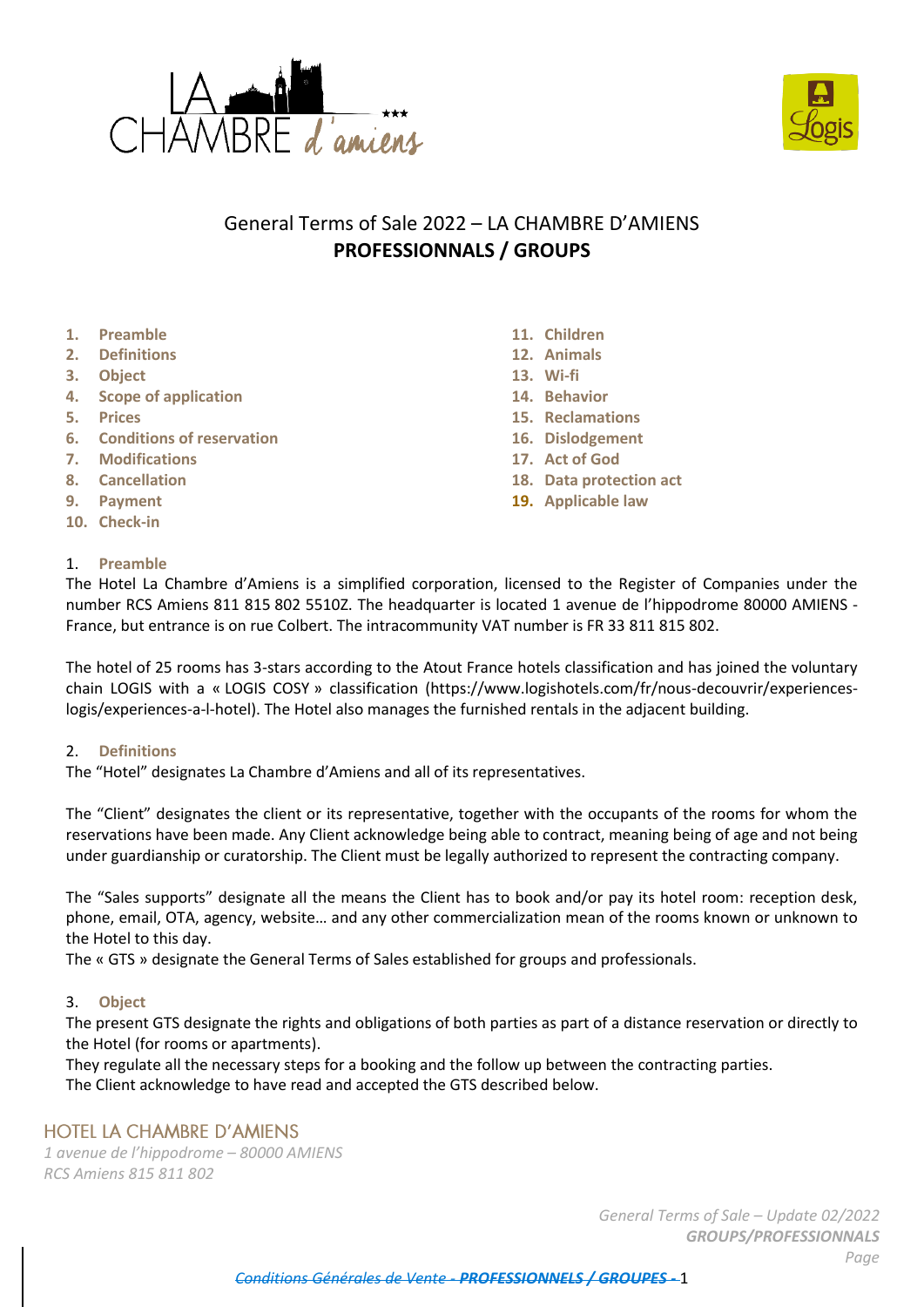### 4. **Scope of application**

The present GTS apply to sales operations signed by the Hotel with groups or professionals, that is for any booking of 6 rooms or more.

The GTS are part of the sale agreement and any booking request entail their unconditional acceptance as a whole.

#### 5. **Prices**

Prices are in Euros. VAT is always included. They are per room for the mentioned date.

Prices include only the services mentioned on the booking. All extra provided during the stay will be added on the invoice together with the city taxes, if applicable. (City taxes 2022 : 0,80€/person/day for the rentals, 1,20€/person/day for the hotel rooms).

Applicable prices are the current price on the day of the booking. The Hotel can vary its prices at any time. Also the price on a sale support is applicable only for bookings made during its display. Only the price indicated in the booking confirmation is contractual.

The city tax is paid directly to the Hotel. It is usually not included in the estimate. Any modification of the city tax or the VAT will impact on the price, but the Hotel cannot be held responsible for this change.

### 6. **Conditions of reservation**

Bookings for groups or professionals can be made directly to the reception desk, by email (contact@lachambredamiens.com), by phone (+33 3 22 22 50 50) or by other direct sale support.

The estimate and options are valid for **15 days.** The Hotel request a 30% deposit or prepayment in order to confirm the booking. That amount is indicated on the price quote.

The deposit is to be sent in the below time limits:

- 30% on estimate signing
- 30% 15 days prior arrival
- balance on arrival

Any deposit can be refund only according to the cancellation policy.

Deposit or prepayments can be made either:

- by credit card
- by bank transfer
- by cash
- by bank check

In this case, the reservation will be confirmed after the Hotel receive the deposit, within the time limit.

Once the estimate is validated, it is asked to provide a rooming list **8 days prior arrival at the latest.**

The Hotel has the right to take credit card number for proof of guarantee.

The Hotel can refuse a reservation that has not been made following the above procedure. **The reservation is firm and confirmed after the deposit is received and the confirmation has been sent to the Client.**

# **HOTEL LA CHAMBRE D'AMIENS**

*1 avenue de l'hippodrome – 80000 AMIENS RCS Amiens 815 811 802*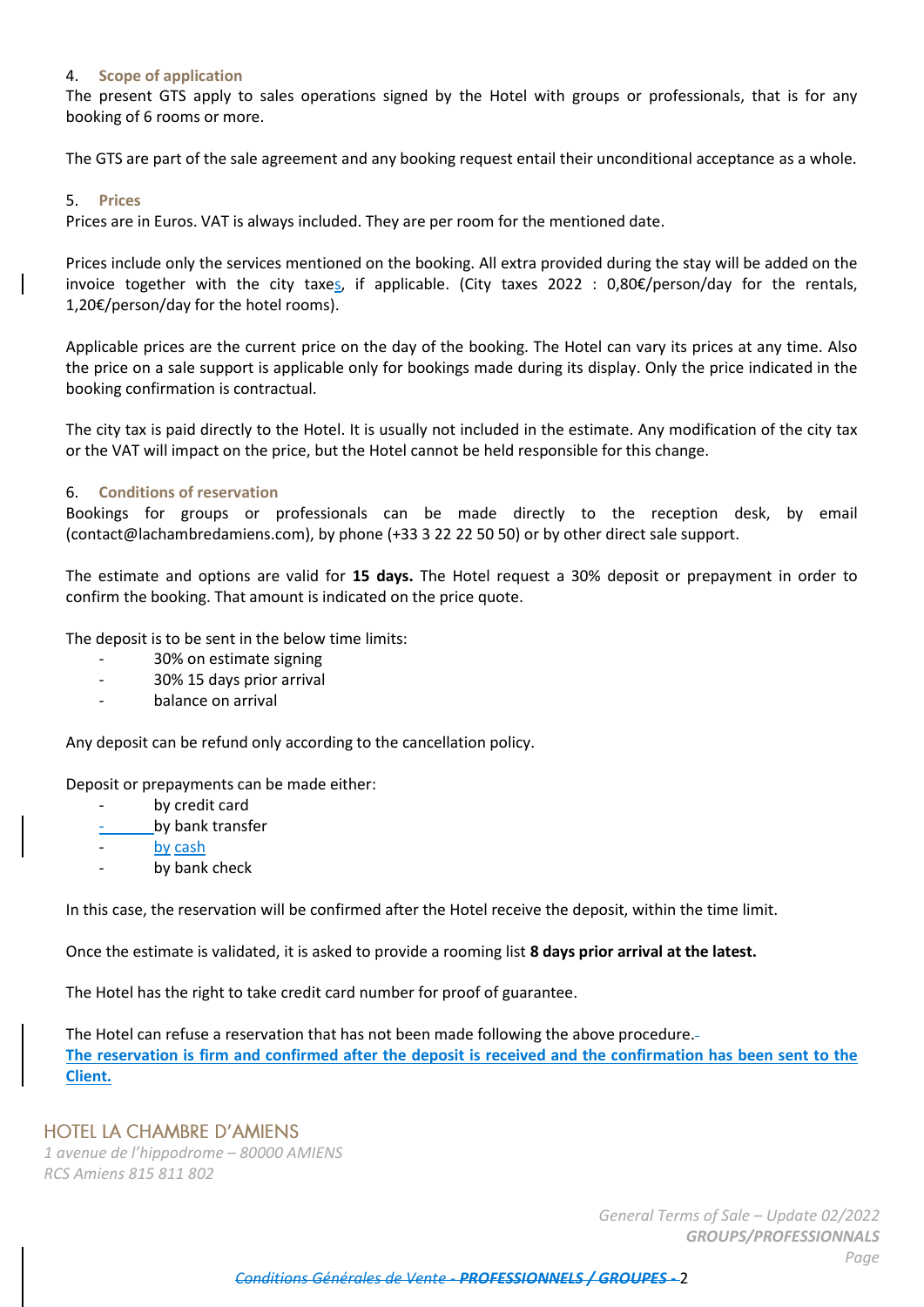### 7. **Modifications**

Any request to make a change in a booking has to be made directly to the Hotel, either by phone or by email.

Addition/Modification of rooms or services can lead to a change of rate depending on availabilities, and the removal of a room is possible in accordance with our cancellation policy.

The modification is definitive only after the Hotel has sent a confirmation of the modification.

Rooming list modifications are possible within availability, up to **2 days prior arrival.**

#### 8. **Cancellation**

- up to 16 days prior arrival, cancellation is free
- between 15 days and 5 days prior arrival, 50% of the total amount will be charged
- 4 days or less prior arrival, 100% of the booking will be charged

The cancellation is definitive only after the Hotel has sent a **confirmation of the cancellation.**

The date the hotel received the cancellation request will be the selected date for the cancellation.

### 9. **Payment**

In general, the rooms and services are paid directly to the hotel during the stayon arrival. The payment can be made by credit card, bank transfer or cash. Cheques can be accepted with the Hotel acceptance. A payment 15 or 30 days after check-out can be organized with acceptance of the Hotel, after the Client filled in an account opening form and the solvability of the Client has been verified.

In this case, administration fees of 3% of the total (VAT included) will be charged. Without this option between the Hotel and the Client, 15% late charge up to 15 days, 30% for 16 days or more.

If the debit is made in a currency different than the confirmation, change fees will be payable by the Client. Any booking, no matter its origin, will be paid in the Hotel currency.

#### 10. **Check-in**

It is asked to the Client to arrive from 03:00pm and before 10.30pm or warn the Hotel in case of a late arrival or other question about an early or late arrival.

On arrival, an ID will be asked. The Hotel must know the identity of guests. In accordance to the law, the foreign Client can be asked to fill a policy form.

A credit card number and/or a prepayment can be asked.

Rooms are available from 3.00pm and have to be freed by 12.00 pm. After that, an extra night will be charged.

#### 11. **Children**

Children are considerate as Clients in their own right. -Parents can bring a spare bed folding cot for babies children up to 4 years old or the Hotel can rent one for an extra cost of 6€/bed/night.

Breakfast is free for children under 4. It cost 6€ for children between 5 and 12 years old8.

#### 12. **Animals**

Small pets are welcome for an extra cost of 6€/animal/day.

# **HOTEL LA CHAMBRE D'AMIENS**

*1 avenue de l'hippodrome – 80000 AMIENS RCS Amiens 815 811 802*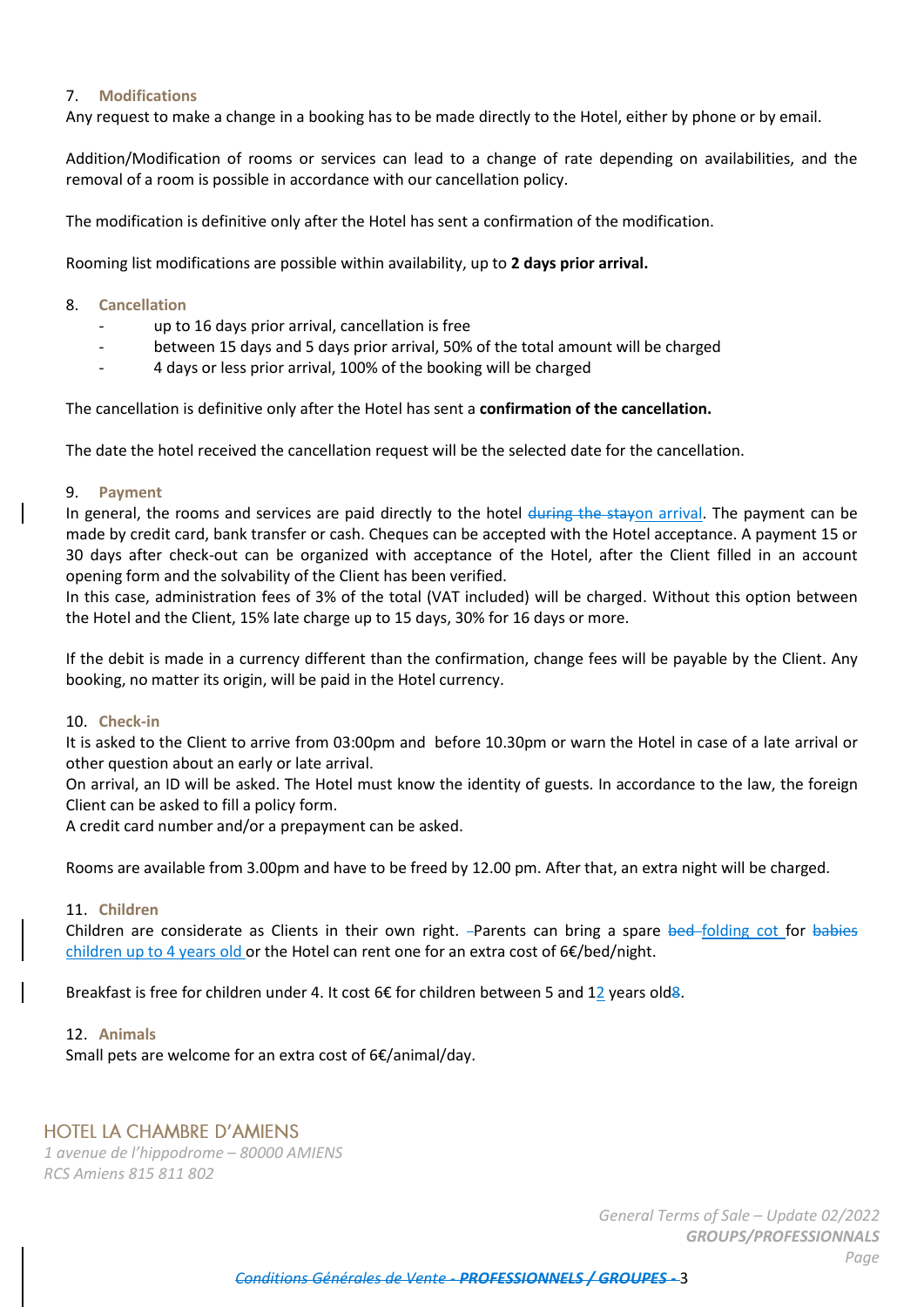### 13. **Wi-Fi**

The Hotel offers a Wi-Fi connection in accordance to the legal obligations. The Client commit that use of the Hotel resources will not be used for reproduction, representation or public communication of artist work protected by copyright, such as texts, images, music…

# 14. **Behavior**

The Client accept and commit to using the room reasonably and to respect the Hotel internal rules. Any behavior contrary to common decency and public order or disrespect of one of those rules will lead to the Hotel asking the Client to leave the premises without compensation or reimbursement. In the case no payment has been made, the Client will have to pay for the nights he stayed before leaving the Hotel.

The Hotel is entirely non-smoking. For the respect of the equipment and well-being of other Clients, it is strictly forbidden to smoke in the common areas or the rooms (expect balconies and terracesthe terraces on the first floor). The Hotel may charge up to 500€ for the cleaning in case of any violation.

Any behavior leading to degradations in the room or other Hotel properties will be charged to the Client in order to rehabilitate the damaged areas and the Hotel will fill a complaint.

The "souvenirs" stolen or damaged by the Clients will be subject to a complaint and charged as below:

- Dishes or cutlery: 5€ per item
- Towels:  $±20€$  per item
- Bed linen: 320€ per item
- Room equipment (courtesy tray, phone, luggage holder, remote control...): 650€ per item

TV, furniture or other decoration element:  $600 $\epsilon$  or more depending on the reparation or$ replacement cost.

# **Any damage will be the subject of a complaint and invoiced for the costs necessary for repairs and/or replacement.**

#### 15. **Reclamations**

Any reclamation has to be made to the Hotel within 30 days after the check-out date.

#### 16. **Force majeure**

The force majeure describes an extraordinary event or circumstance beyond the control of the parties, or an event described by the legal term [act of God,](https://en.wikipedia.org/wiki/Act_of_God) which prevent the Client or the Hotel to ensure the contractual obligations.

In case of such an event, the parties are freed from their obligations and cannot be held responsible for the resulting fees, which are payable by each party.

# 17. **Dislodgement**

In case of other exceptional event that would prevent the Hotel from providing a room to the Client, the Hotel may relocate the Client for part or the whole stay in another hotel of the same category with the same services without prior acceptance of the Client. The transportation between the hotels will be paid by the Hotel.

# **HOTEL LA CHAMBRE D'AMIENS**

*1 avenue de l'hippodrome – 80000 AMIENS RCS Amiens 815 811 802*

> *General Terms of Sale – Update 02/2022 GROUPS/PROFESSIONNALS Page*